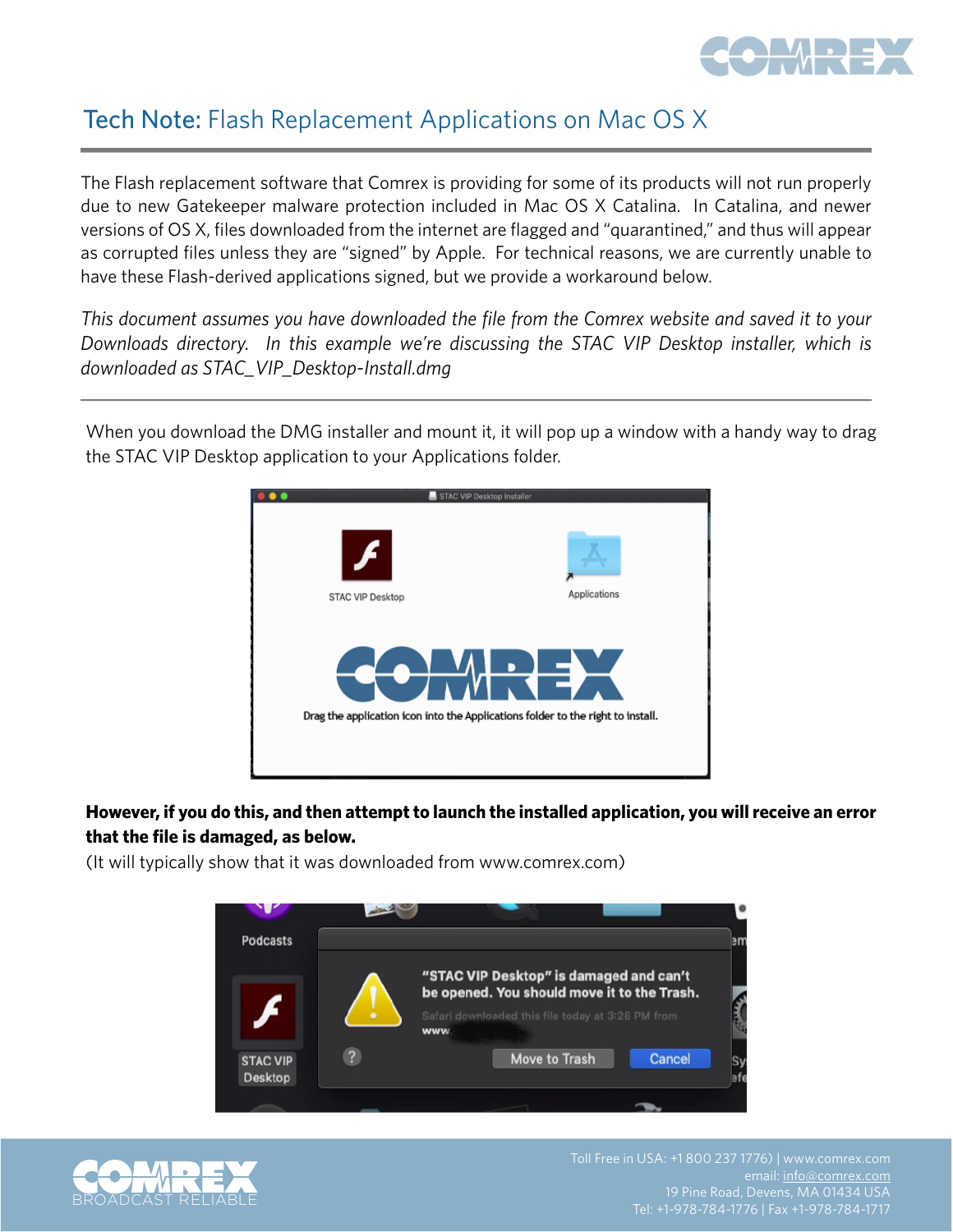

If you had previously attempted an installation, be sure that the DMG file is unmounted before you proceed.



Launch **Terminal** from the dock, or find it in **Applications > Utilities > Terminal**.



In the terminal, execute the following command:

xattr -d com.apple.quarantine ~/Downloads/STAC\_VIP\_Desktop-Install.dmg

Note that the funny "squiggle" character is a tilde.





email: [info@comrex.com](mailto:info@comrex.com)